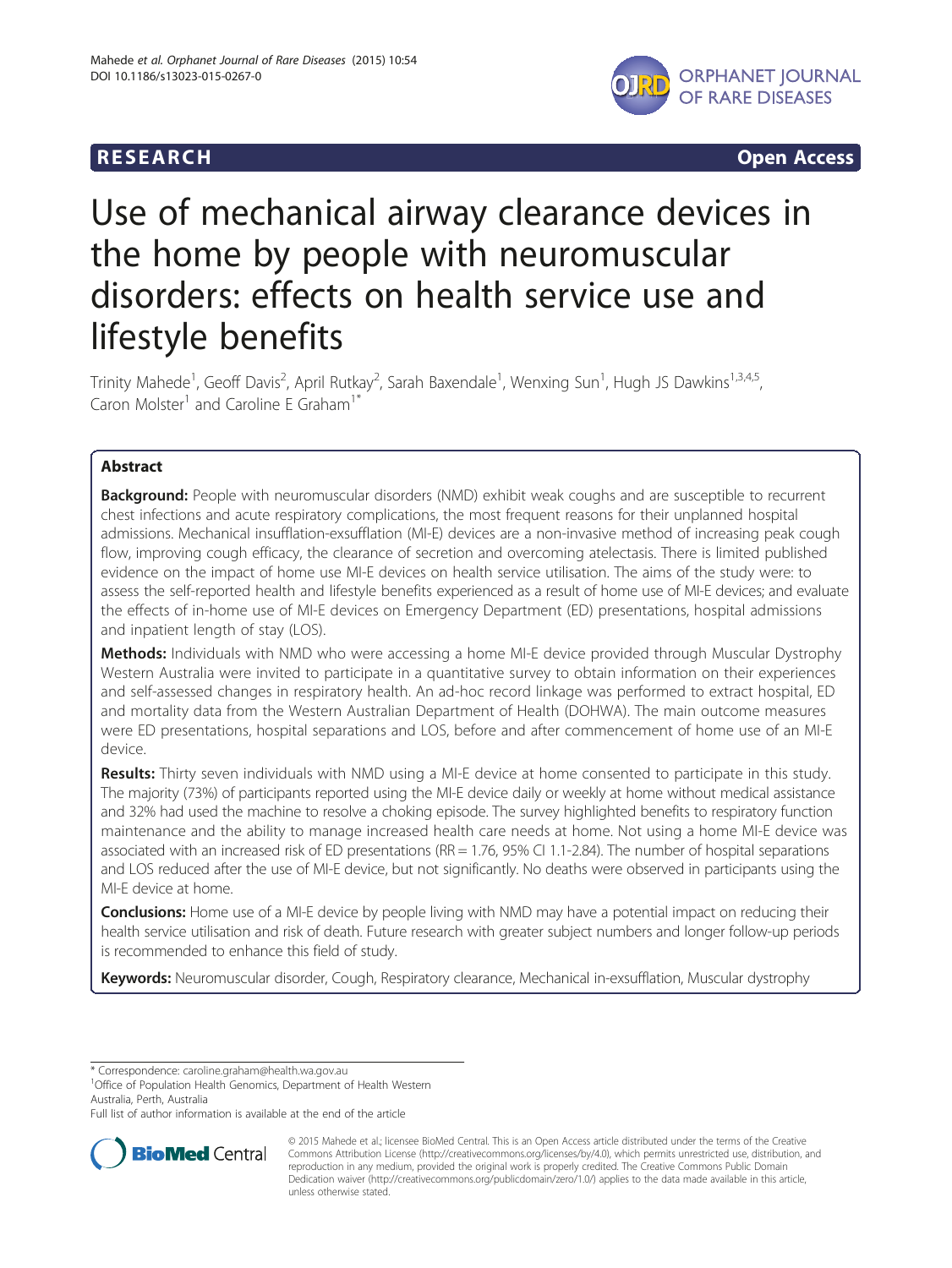# Background

Neuromuscular disorders (NMD) are a heterogeneous group of inherited or acquired diseases characterized by progressive muscle weakness and wasting which may affect either one or all of the major respiratory muscle groups (inspiratory, expiratory, and bulbar). Thus, respiratory deterioration is often the primary cause of both morbidity and mortality in people with NMD. As muscle weakness and wasting progress NMD patients lose the ability to cough effectively and clear respiratory secretions. This can lead to aspiration of salivary and oral contents, atelectasis, frequent recurrent respiratory infections, pneumonias and airway obstruction [[1-](#page-5-0)[4](#page-6-0)].

Respiratory complications in NMD had once been considered inevitable [\[5](#page-6-0)]. Advances in the management and treatment over the last 30 years have dramatically improved the overall morbidity and mortality in NMD [[6,7\]](#page-6-0). Traditionally, the management of airway clearance involved intensive physiotherapy in combination with a ventilator and manually assisted coughing [\[8,9](#page-6-0)]. However, repeated intensive physiotherapy treatment is both labor-intensive and tiring for the patient. Mechanical insufflation-exsufflation (MI-E) devices, such as the CoughAssist™ device (Respironics INC, Murraysville, PA, USA) are a non-invasive alternative which have gained widespread acceptance in recent years [\[9](#page-6-0)]. MI-E devices simulate a natural cough by using positive airway pressure to insufflate the lung (via a face mask), followed by a rapid shift to negative pressure and lung exsufflation.

Techniques to promote cough and enhance mucociliary clearance have been mainstay treatments of NMD patients during episodes of acute respiratory deterioration and are now being used proactively [\[6](#page-6-0)-[8,10,11\]](#page-6-0). Multiple studies have demonstrated the clinical benefit of MI-E in patients living with NMD [[6-8,10](#page-6-0),[12](#page-6-0)]. In adults with NMD, MI-E results in significantly increased peak cough flow [[13](#page-6-0)-[17](#page-6-0)], decreased treatment time [\[18](#page-6-0)], improved oxygen saturation and decreased dyspnoea [[16\]](#page-6-0), and the potential to decrease mechanical ventilation time [[19\]](#page-6-0). In children, MI-E has been shown to significantly increase peak cough flow [\[18](#page-6-0)] and is well tolerated and safe [[20,21](#page-6-0)]. Further studies comparing the use of MI-E in combination with other therapeutic interventions describe the need to monitor respiratory status when making respiratory management decisions [[22\]](#page-6-0).

Limited studies have examined the impact of home use of MI-E devices on health service utilisation. Moran et al., conducted a retrospective chart review of seven children with NMD using a MI-E device at home and found a significant reduction in inpatient length of stay at six and twelve months following commencement of home use of a MI-E device. The qualitative parental survey highlighted positive benefits of using a MI-E device, in particular the ability to treat many pulmonary exacerbations

at home [[9](#page-6-0)]. Guidelines for respiratory management from the British Thoracic Society, developed from a body of evidence including case studies, recommends homecare treatment includes the use of manually-assisted cough techniques such as the MI-E device and is associated with decreased hospital admission for respiratory infection [[23](#page-6-0)].

The current study included both children and adults with a sample size of 37, and had follow up periods up to five years to evaluate the effects of in-home use of a MI-E device, on ED presentations, pulmonary related hospital separations and inpatient length of stay; and assess the self-reported health and lifestyle benefits experienced as a result of home use of a MI-E device in Western Australia.

# **Methods**

# Patient survey

As part of an outreach and support service program, Muscular Dystrophy Western Australia (MDWA) provided 45 NMD patients access to a MI-E device (CoughAssist™) at home between December 2007 and November 2011. An allied health professional provided instruction to patients and/or their families and carers on using the MI-E device. Patients then used the MI-E device at home throughout the study period and were able to seek assistance for using the device from MDWA or other health services when required.

Each study participant, or their parent/guardian for participants under the age of 18 years, completed a selfadministered paper based questionnaire. The survey instrument allowed for the collection of qualitative data regarding the use of the MI-E device, the self-assessed effects on participant's respiratory function and satisfaction with the device. The survey instrument can be found in Additional file [1.](#page-5-0)

## Health record linkage

An ad-hoc linkage between participants and three DOHWA administrative datasets was performed by the Data Linkage Unit, DOHWA using the probabilistic linkage method [\[24](#page-6-0)]. Participants' hospital inpatient and emergency department records were extracted from the Hospital Morbidity Data System (HMDS) between 1988–2012 and the Emergency Department Data Collection (EDDC) between 2005–2012. The death dataset of the Registry of Birth, Deaths and Marriages was used to determine whether any participants died during the study period.

An intervention study design was used to compare health service use pre and post commencing home use of the MI-E device. Respiratory related International Classification of Diseases (ICD), Tenth Revision, Australian Modification (ICD-10-AM) and ICD Ninth Revision, Clinical Modifications (ICD-9-CM) codes were used for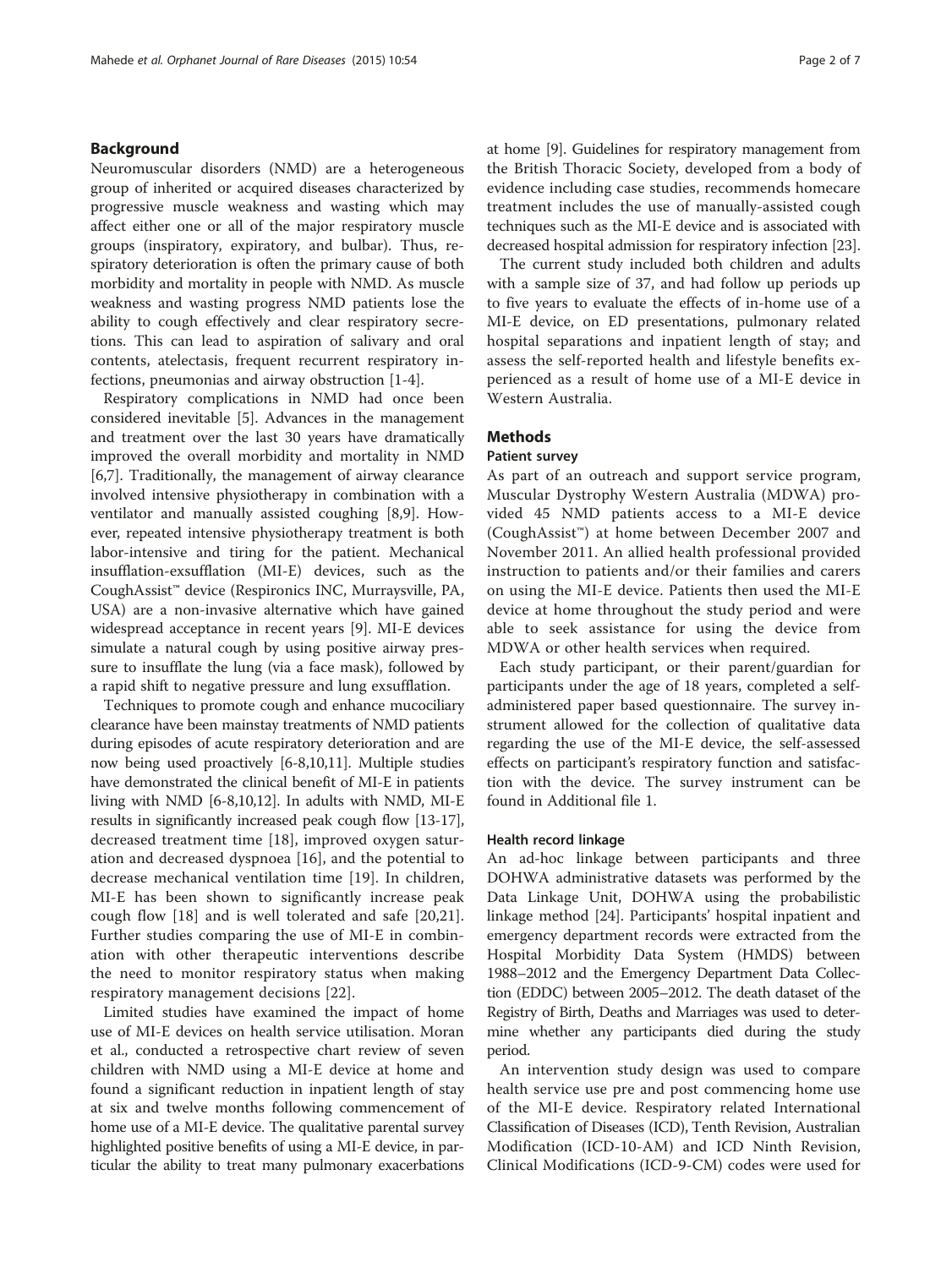this analysis based on advice from a respiratory specialist and a medical coding specialist. The codes are listed in Additional file [1.](#page-5-0)

# Statistical analysis

All three outcome measures (dependent variables) were modelled using a negative binomial regression (to allow for overdispersion) with a log link function fitted in SAS version 9.3 (SAS Institute, Cary, NC, USA). LOS was calculated as time from admission to separation minus leave days. The explanatory variables in the model were time period, sex and access to a MI-E device at home (the intervention). Time period was used as a surrogate variable for disease progression.

For the HMDS data extracted for the 25 years between 1988–2012, the variable for time period was constructed in the form of 25 one year intervals relative to the intervention date (the date at which an individual received their MI-E device) such that there were up to a total of 20 intervals before intervention and up to five intervals after intervention. For ED data, extracted for the eight years between 2005–2012, the variable for time period was constructed in the form of eight one year intervals relative to the intervention date, totalling up to three intervals before intervention and up to five intervals after intervention. Our analysis took into account the amount of time clinical data was available for each person. For every one year period, the total number of person days contributed for the year by each person was calculated. As participants began using the MI-E device at different times, person days contributed were not equal for all periods for all cohort members. Logarithmic person days were modelled as an offset term that is equivalent to modelling the dependent variable as a rate model [\[25](#page-6-0)].

This study was approved by the Human Research Ethics Committee of the DOHWA.

# Results

# Patient survey

Thirty seven of the 45 patients who were invited to participate in this study consented to take part in the study; a participation rate of 82%. Table 1 shows the demographic characteristics and results from the survey. The majority of participants (73%) were male, the mean age of participants at time of receiving the machine was 19.8 years (range 1– 59 years). The participants used the MI-E devices for 0.1 - 4.0 years, with a mean duration of 2.3 years (median 2.5 years). More than 80% of participants resided in the metropolitan area. Of 37 cases, more than half (55.6%) had a diagnosis of muscular dystrophy (MD), of which included approximately three quarters of the male participants. The remaining participant's (male and female) had a variety of NMD diagnoses including spinal muscular atrophy (SMA), limb girdle MD, congential myopathies, arthrogryposis multiplex congenital and congenital MD.

The majority of participants (92%) reported that the MI-E device was being administered with support either from a family member or a support worker. The majority of participants used the device either daily (46%) or weekly (27%). One third reported they had used the MI-E device to resolve a choking episode. Thirty three (88%) participants either strongly agreed or agreed that home MI-E had improved their/their child's overall respiratory health. Over 91% either strongly agreed or agreed that they were

|                                                             |                                                       | <b>Respondents</b> |        |
|-------------------------------------------------------------|-------------------------------------------------------|--------------------|--------|
|                                                             |                                                       | Number             | (%)    |
| Mean age in years                                           |                                                       | 19.8               |        |
| (range)                                                     |                                                       | $(1 - 59)$         |        |
| Gender                                                      | Male                                                  | 27                 | (73.0) |
|                                                             | Female                                                | 10                 | (27.0) |
| Residency                                                   | Metropolitan                                          | 32                 | (86.5) |
|                                                             | Rural                                                 | 5                  | (13.5) |
| Frequency of home MI-E device use                           | Daily                                                 | 17                 | (46.0) |
|                                                             | Weekly                                                | 10                 | (27.0) |
|                                                             | Fortnightly                                           | 1                  | (2.7)  |
|                                                             | Monthly                                               | 3                  | (8.1)  |
|                                                             | Rarely                                                | 6                  | (16.2) |
| <b>Administration of MI-E device</b>                        | Self-administered                                     | 3                  | (8.1)  |
|                                                             | With support from family member and/or support worker | 34                 | (91.9) |
| MI-E device has ever been used to resolve a choking episode | Yes                                                   | 12                 | (32.4) |
|                                                             | No                                                    | 25                 | (67.6) |

Table 1 Demographic characteristics of study participants and survey responses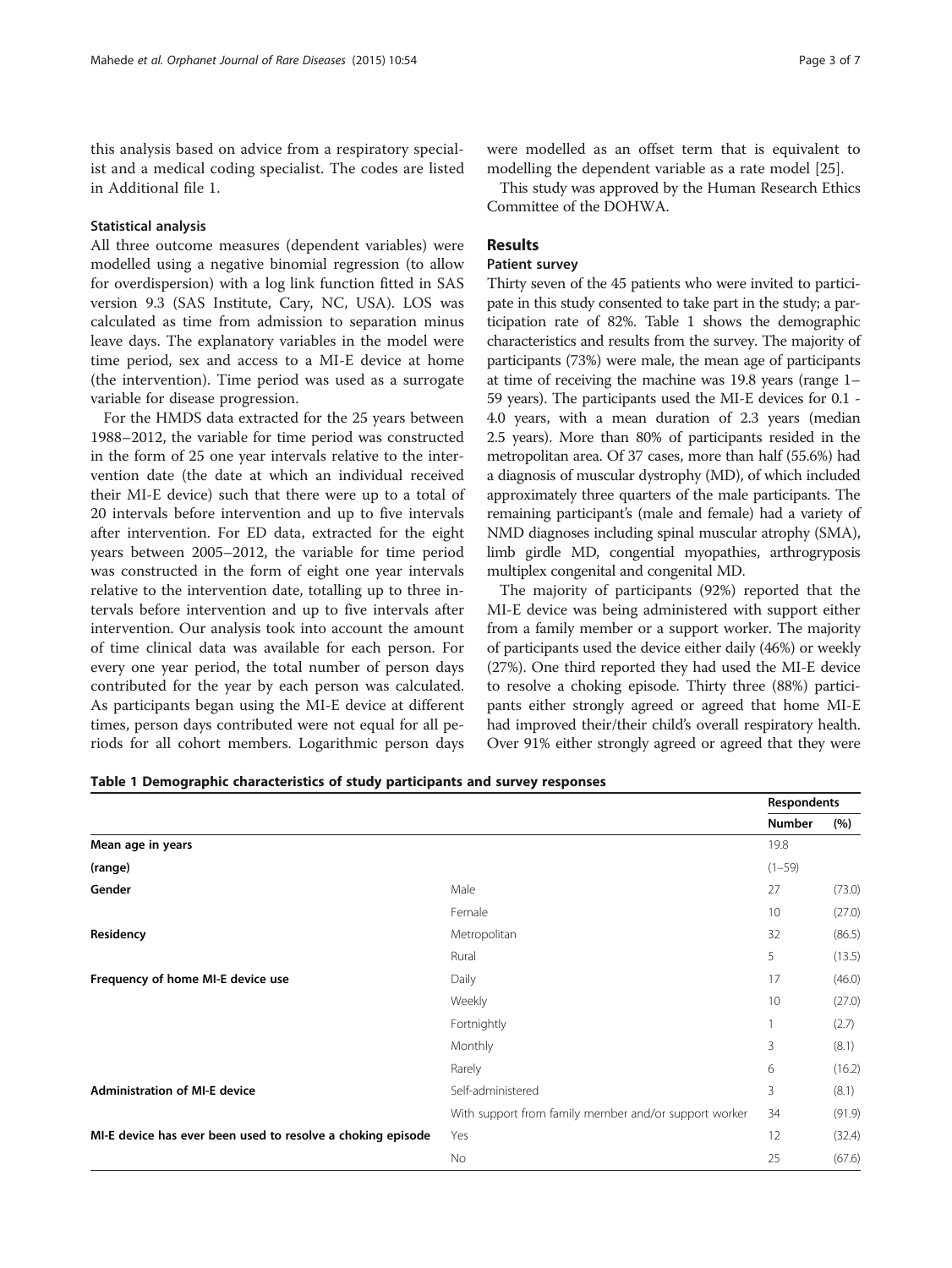satisfied with the home use MI-E device and over 94% reported that they would recommend the use of a home MI-E device to other people living with NMD.

Analysis of qualitative responses indicates that participants perceived that use of a home MI-E device had led to improvements of their/their child's respiratory function, prevented respiratory infections and complications and allowed the pro-active management of respiratory events. The device's ease of use, the ability to manage health care needs at home and the reduction in hospitalisations were also reported as positive features. Finally, participants reported that having access to a MI-E device at home provided peace of mind that episodes of choking could be managed quickly and effectively, with some participants describing the device as a "lifesaver".

Only one-third of participants reported negative features of using the MI-E device. The most commonly reported negative features were the size and weight of the machine and the time required to administer the device.

### Health record linkage

Links to hospital morbidity data were found for all 37 study participants, however, only 23 (62%) study participants were admitted to hospital for a respiratory related condition over the study period. Among those participants who had been admitted to hospital for a respiratory related condition, the mean and median total number of respiratory hospital separations between 1988–2012 was 3.1 and 2.0 respectively.

Links to ED data were found for 29 (78%) study participants. The mean and median number of total ED presentations amongst these study participants between 2005–2012 were 7.1 and 6.0 presentations respectively. No links to death data were found for any participant, indicating that none of the participants in the study cohort died during the study period.

Figure 1 illustrates the hospital separations, inpatient LOS and person time contributed by time period for the study cohort. The person time increases over the study period as additional participants enter the cohort and remains constant after intervention (time period 20). While there is an overall increasing trend, although not statistically significant, in both hospital separations and inpatient LOS over the study period, there is considerable fluctuation from one time period to the next. The person time for ED presentation also increased until intervention (Figure [2\)](#page-4-0). There was an overall decreasing trend, although not statistically significant, in ED presentations after intervention.

The relative risk (RR) of hospital separations, inpatient LOS and ED presentation before and after intervention were shown in Table [2](#page-4-0). Males with NMD had lower risk compared to females with NMD in all 3 outcomes. After adjusting for gender, person years and time period, the risk of hospitalisations  $(RR = 1.82, 95\% \text{ CI} = 0.76-4.38)$  and LOS ( $RR = 2.83$ ,  $95\%$  CI = 0.52-15.49) at pre-intervention were higher than post-intervention, but this was not statistically significant. The home use of an MI-E device was shown to be significantly associated with reduced ED presentations (RR = 1.76, 95% CI =1.10-2.84).

### **Discussion**

This study demonstrated that using MI-E devices at home improves self-reported health and lifestyle factors

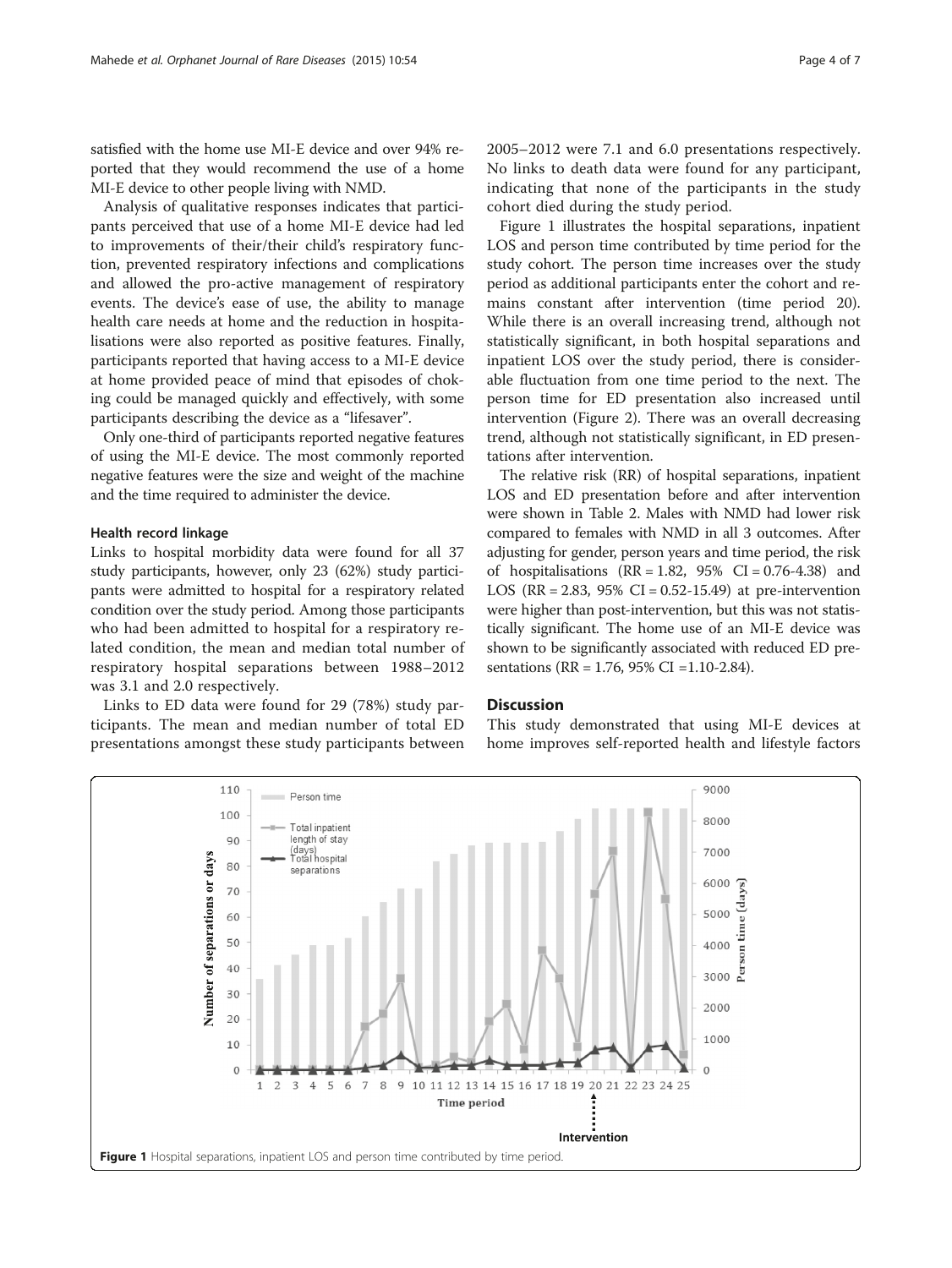<span id="page-4-0"></span>

including maintaining respiratory function and preventing respiratory infections; the ability to manage respiratory illness at home. Participants reported they would recommend the program to other patients with NMD. These survey findings are congruent with those reported by Moran et al. [[9](#page-6-0)].

Patients and their families/carers reported the device provided reassurance and peace of mind that acute choking episodes could be managed quickly and effectively. This is particularly important considering choking is a significant cause of death in NMD patients [[14](#page-6-0)].

Patients had almost two and three times higher hospitalisations and LOS at pre-intervention, respectively, but the results are not statistically significant. The nonsignificant results may be explained by the fact that 27% of participants did not use the device regularly (less than weekly) and the limited time frame in which participants were followed after receiving a MI-E device. The regularity of home MI-E use among NMD patients may depend on their changing health needs and disease progression.

Advantages of frequent use include not only the maintenance of health but familiarity with the device, resulting in patients and their families/carers feeling more confident in using the device during an acute respiratory episode, such as choking [\[21,9\]](#page-6-0). Hence, regular access to this equipment by the provision of continual home access programs may be more effective than programs that provide only intermittent access to MI-E devices.

The use of a MI-E device was significantly associated with a reduction of NMD patients' ED presentations. It is not known whether all of the ED presentations both pre and post intervention were respiratory related since the ED data had missing values in the diagnosis field. Nevertheless, the reduction in ED presentations is a desirable outcome for patients and the health system to reduce patient's and family's stress and overcrowding in emergency departments [\[26,27](#page-6-0)].

The increasing trend over time in hospital separations and inpatient LOS are most likely explained by two factors: 1) the gradual increase in the number of participants

|        |                       |                             | <b>ED</b> presentations |  |
|--------|-----------------------|-----------------------------|-------------------------|--|
|        | RR (95% CI)           | RR (95% CI)                 | RR (95% CI)             |  |
| Male   | $0.44$ $(0.24 - 0.8)$ | $0.21$ (0.07 - 0.63)        | $0.42$ (0.31 - 0.58)    |  |
| Female | 1.0                   | 1.0                         | 1.0                     |  |
| Pre    | $1.82(0.76 - 4.38)$   | $2.83$ (0.52 - 15.49)       | $1.76(1.10 - 2.84)$     |  |
| Post   | 1.0                   | 1.0                         | 1.0                     |  |
|        | $1.10(1.04 - 1.17)$   | $1.15(1.01 - 1.27)$         | $1.05(0.95 - 1.16)$     |  |
|        |                       | <b>Hospital separations</b> | <b>Inpatient LOS</b>    |  |

Table 2 Relative risk of hospital separations, inpatient LOS and ED presentations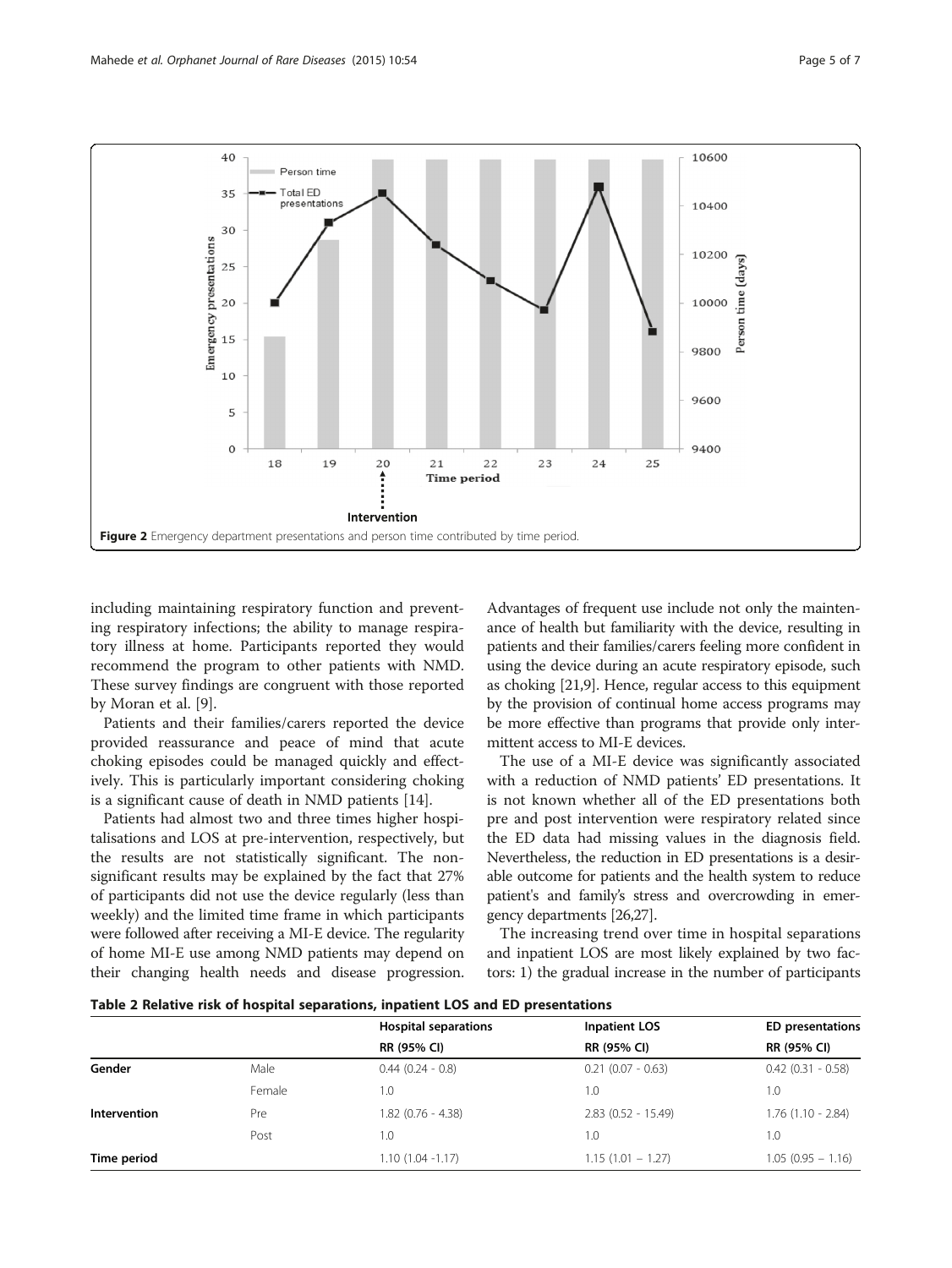<span id="page-5-0"></span>in the study cohort over the study period and 2) disease progression among study participants that results in a deterioration of respiratory function and an increase in respiratory morbidity and therefore hospitalisation. Additionally, the variation of participants age and disease status may well have masked any underlying trend.

The limitations of this study are characteristic of the common logistical and statistical challenges of studies evaluating medical interventions for rare diseases mainly attributed to small patient numbers [[28](#page-6-0)]. The lack of control group is a limiting but inevitable factor due to the nature of the disease group and the small population of people living with NMD in WA. This makes finding suitable controls matched on age, sex and diagnosis impracticable. Due to the low subject numbers, it is not possible to stratify subjects further on disease types, regularity of MI-E device use, children and adults. There is a gender imbalance which is also due to the low sample size. The age range of patients in this study has resulted in the variability in disease progression and limited the potential to reach significance. For the analysis, time period was used as a surrogate variable for disease progression, however, this has limitations because of the individual variability in disease progression.

Finally, information about self-reported respiratory health and disease was not available prior to home use of a MI-E device as the patient survey was a retrospective study. This study was therefore limited to questioning participants about their perspectives regarding changes in their overall respiratory health since commencing the use of a MI-E device.

# Conclusion

This is the first report examining the impact of home use of MI-E on hospital service use in a study population of both adults and children with NMD. Study results found that in-home use of a MI-E device was associated with a significant reduction in ED presentations and associated with a number of perceived health and lifestyle benefits. Future research requires matched controls to people with NMD who are not using a MI-E device and longer follow-up periods after commencement of home use of a MI-E device. Participants need better education on the regular use of the machine to maximise the benefit. In addition, the use of validated quality of life tools as suggested by Moran et al. [[9](#page-6-0)] or a more in-depth, exploratory approach to qualitatively examine the impact of home use of a MI-E device would greatly enhance research to assist in planning of health services and home assistance.

Considering the already complex care needs of people living with NMD, it is important that medical technologies introduced into patient homes do not result in an unacceptable increase in burden of care.

# Additional file

[Additional file 1:](http://www.ojrd.com/content/supplementary/s13023-015-0267-0-s1.docx) Included are data of hospital separations, inpatient LOS and ED presentations, respiratory-related codes and the survey instrument. Data of hospital separations, inpatient LOS and total time contributed by sex and time period (Table S1), and intervention and time period (Table S2). Data of ED presentations and total time contributed by sex and time period (Table S3), and intervention and time period (Table S4). Table S5 lists the respiratory related International Classification of Diseases (ICD), Tenth Revision, Australian Modification (ICD-10-AM) and ICD Ninth Revision, Clinical Modifications (ICD-9-CM) codes used for this analysis based on advice from a respiratory specialist and a medical coding specialist. Table S6 is the survey instrument used for the collection of qualitative data regarding the use of the MI-E device, the self-assessed effects on participant's respiratory function and satisfaction with the device.

#### **Abbreviations**

DMD: Duchenne muscular dystrophy; DOHWA: Department of Health Western Australia; ED: Emergency Department; EDDC: Emergency Department Data Collection; HMDS: Hospital Morbidity Data System; LOS: Length of stay; MDWA: Muscular Dystrophy Western Australia; MI-E: Mechanical insufflation-exsufflation; NMD: Neuromuscular Disorders; RR: Relative Risk; WA: Western Australia.

#### Competing interests

The authors declare that they have no competing interests.

#### Authors' contributions

TM drafted the manuscript and interpretation of data. GD carried out statistical analysis on the health record linkage and drafting the manuscript. AR carried out data analysis. WS made intellectual contribution to the interpretation of the data and drafting the manuscript. SB contributed in the acquisition of the data, analyzing the survey data and coordination of the project. CM and HD conceived of the study and participated in the study design. CG participated in the coordination of the study, analysis and interpretation of data, and drafting the manuscript. All authors made critical revision and have given final approval of the version to be published.

#### Acknowledgements

The staff of Muscular Dystrophy WA are gratefully acknowledged for the assistance they provided in the implementation of this study, particularly participant recruitment. The authors sincerely thank Lesley Murphy for her dedication and generosity to the Outreach service of Muscular Dystrophy WA. The authors also thank Deborah Yagmich, Principal Coding Trainer, DOHWA and Dr Andrew Wilson, Respiratory Consultant, Princess Margaret Hospital for the coding advice provided. Finally, the authors acknowledge the valued contribution by the staff at each of the following: Emergency Department Data Collection, Hospital Morbidity Data System and The Registrar General (Registry of Birth, Deaths and Marriages) for providing the data and the Data Linkage Branch DOHWA for performing the ad-hoc linkage.

#### Author details

<sup>1</sup>Office of Population Health Genomics, Department of Health Western Australia, Perth, Australia. <sup>2</sup>Data Linkage Branch, Department of Health Western Australia, Perth, Australia. <sup>3</sup>Centre for Comparative Genomics, Murdoch University, Perth, Australia. <sup>4</sup>Centre for Population Health Research Curtin University of Technology, Perth, Australia. <sup>5</sup>School of Pathology and Laboratory Medicine, University of Western Australia, Perth, Australia.

#### Received: 18 December 2014 Accepted: 15 April 2015 Published online: 06 May 2015

#### References

- 1. Laghi F, Tobin M. State of the art disorders of the respiratory muscles. Am J Respir Crit Care Med. 2003;168:10–48.
- 2. Perrin C, Unterborn JN, Ambrosio CD, Hill NS. Pulmonary complications of chronic neuromuscular diseases and their management. Muscle Nerve. 2004;29(1):5–27. doi:10.1002/mus.10487.